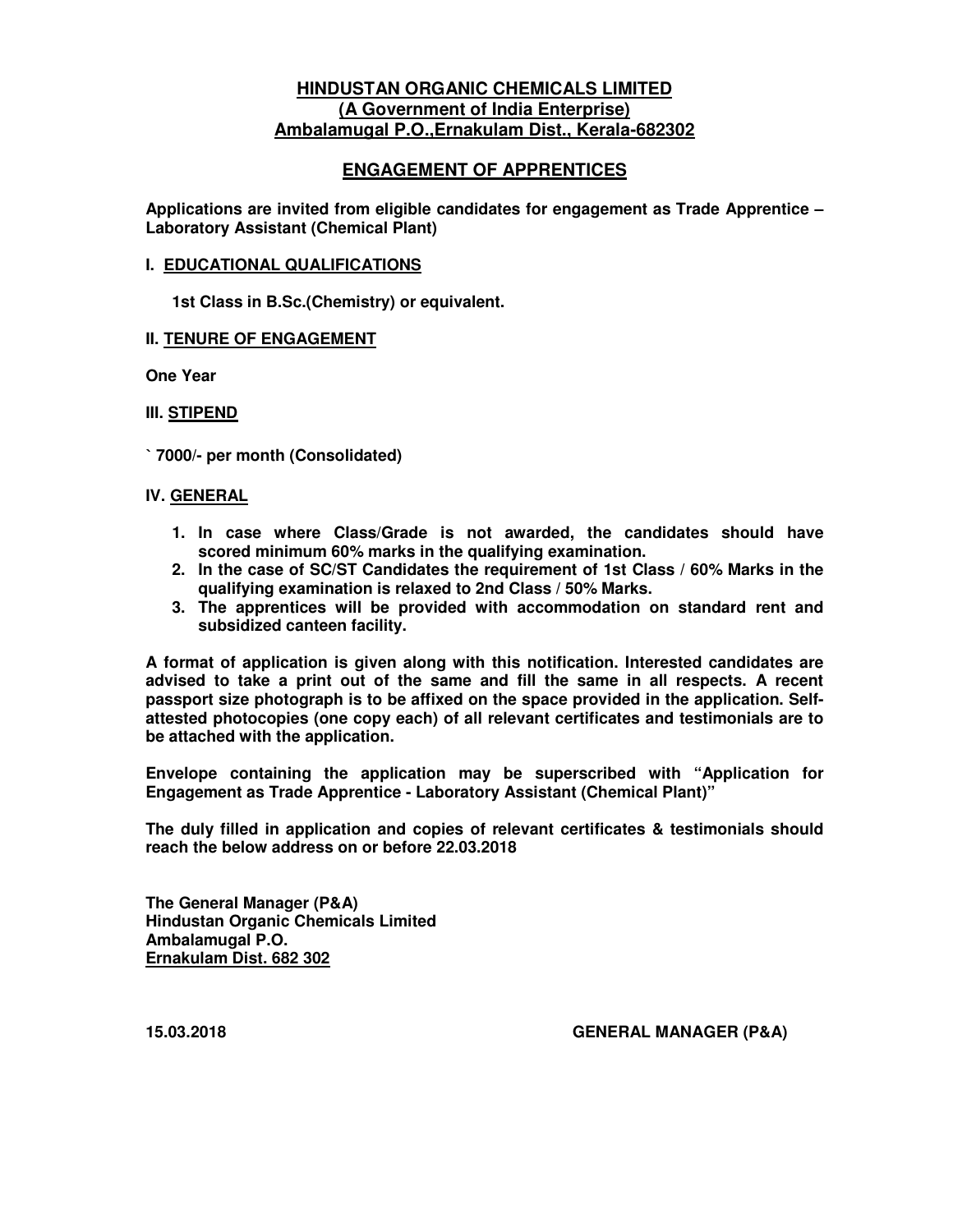# **HINDUSTAN ORGANIC CHEMICALS LIMITED**  (A Government of India Enterprise)

**Ambalamugal P.O., Ernakulam Dist., Kerala-682302** 

#### **APPLICATION FOR ENGAGEMENT AS APPRENTICE**

Affix a recent passport size photograph here

| <b>Discipline</b> | Trade Apprentice - Laboratory Assistant (Chemical Plant) |
|-------------------|----------------------------------------------------------|
|                   |                                                          |

т

| <b>Name of the Applicant</b>                                                                 |               |      |
|----------------------------------------------------------------------------------------------|---------------|------|
| Date of Birth & Age                                                                          |               |      |
| Gender                                                                                       |               |      |
| <b>Marital Status</b>                                                                        |               |      |
| <b>Father's Name</b>                                                                         |               |      |
| <b>Religion &amp; Caste</b>                                                                  |               |      |
| Category<br>(General/SC/ST/OBC)                                                              |               |      |
| Whether differently abled?<br>If so, specify the disability and<br>percentage of disablement |               |      |
| <b>Permanent Address</b>                                                                     |               | PIN: |
| <b>Address for Correspondence</b>                                                            |               | PIN: |
|                                                                                              | Residence     |      |
| <b>Telephone Numbers</b>                                                                     | <b>Mobile</b> |      |
| <b>Email</b>                                                                                 |               |      |